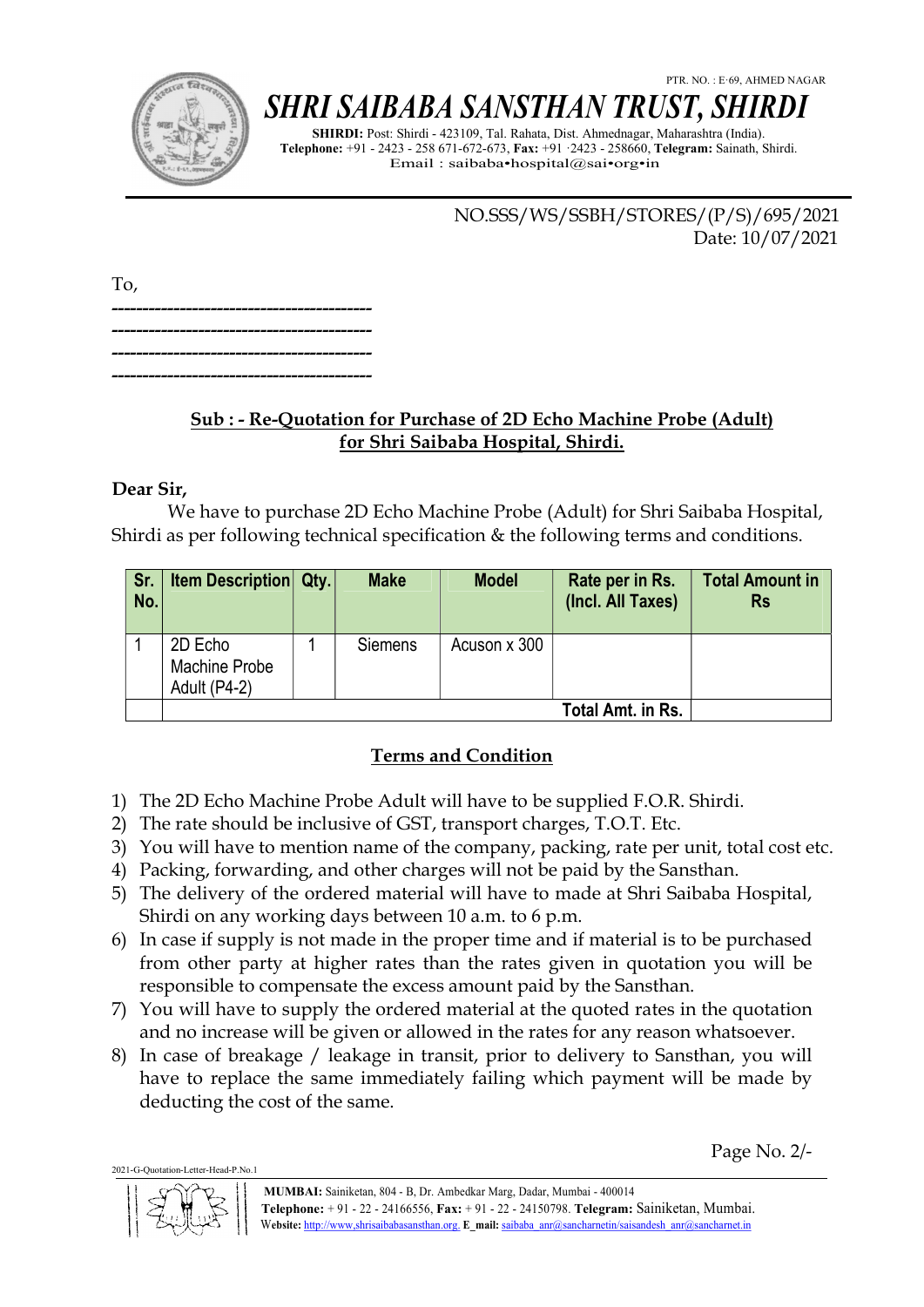

# SHRI SAIBABA SANSTHAN TRUST, SHIRDI

SHIRDI: Post: Shirdi - 423109, Tal. Rahata, Dist. Ahmednagar, Maharashtra (India). Telephone: +91 - 02423 - 258 671-672-673, Fax: +91 ·02423 - 258676, Telegram: Sainath, Shirdi. Email : hospital.store@sai•org•in, hospital.purchase@sai.org.in

### Page No. 2

- 9) Payment will be made by the Sansthan on confirmation of the name of the company, quality, quantity, grade if any etc. as specified in the quotation. No advance payment will be made against the supply.
- 10) All the Equipments shall be new and manufactured from virgin materials. All the requirements of this supply shall be sourced from the original equipment manufacturer of the model quoted. In case the machine is imported one to import substitution is permitted neither before the wards nor after the award for any part or accessory.
- 11) Any accessory / accessories not mentioned specifically but required to make system working will have to be supplied without any extra cost.
- 12) The supplier has to mention the one time visit charges for breakdown and servicing.
- 13) Equipment mentioned in the Technical specification shall operate on 230V ±10%, 50Hz, single phase electric supply if not mentioned specifically.
- 14) The necessary protective relaying / circuitry shall be there with the machines.
- 15) The equipment shall have valid CE marking and US FDA approval (Wherever necessary) and documentary evidence to that effect shall be submitted.
- 16) The equipment shall be having warranty of one year. The warranty and CMC shall cover the batteries and lamps irrespective of whether those are treated as consumables or otherwise.
- 17) Minimum 4 Nos. of preventive maintenance visits and unlimited breakdown call visits as per requirement must be attended in the warranty and AMC/CMC period. The services to the equipment in warranty and CMC period will be considered as same.
- 18) The equipment should be provided with one hard copy in original of the detailed service manual and operation manual. Further, a soft copy is also required.
- 19) Repairs and maintenance training to two Biomedical Engineers should be given for one week or more as per requirement.
- 20) The equipment must be tropicalized as below-

Working Temperature : Max.45<sup>0</sup>

Storage Temperature : Max.500C, Relative humidity for working : 40 – 60%, Relative humidity for Storage : Max 90%

Page No. 3/-

2016-G-Quotation-Letter-Head-P.No.2